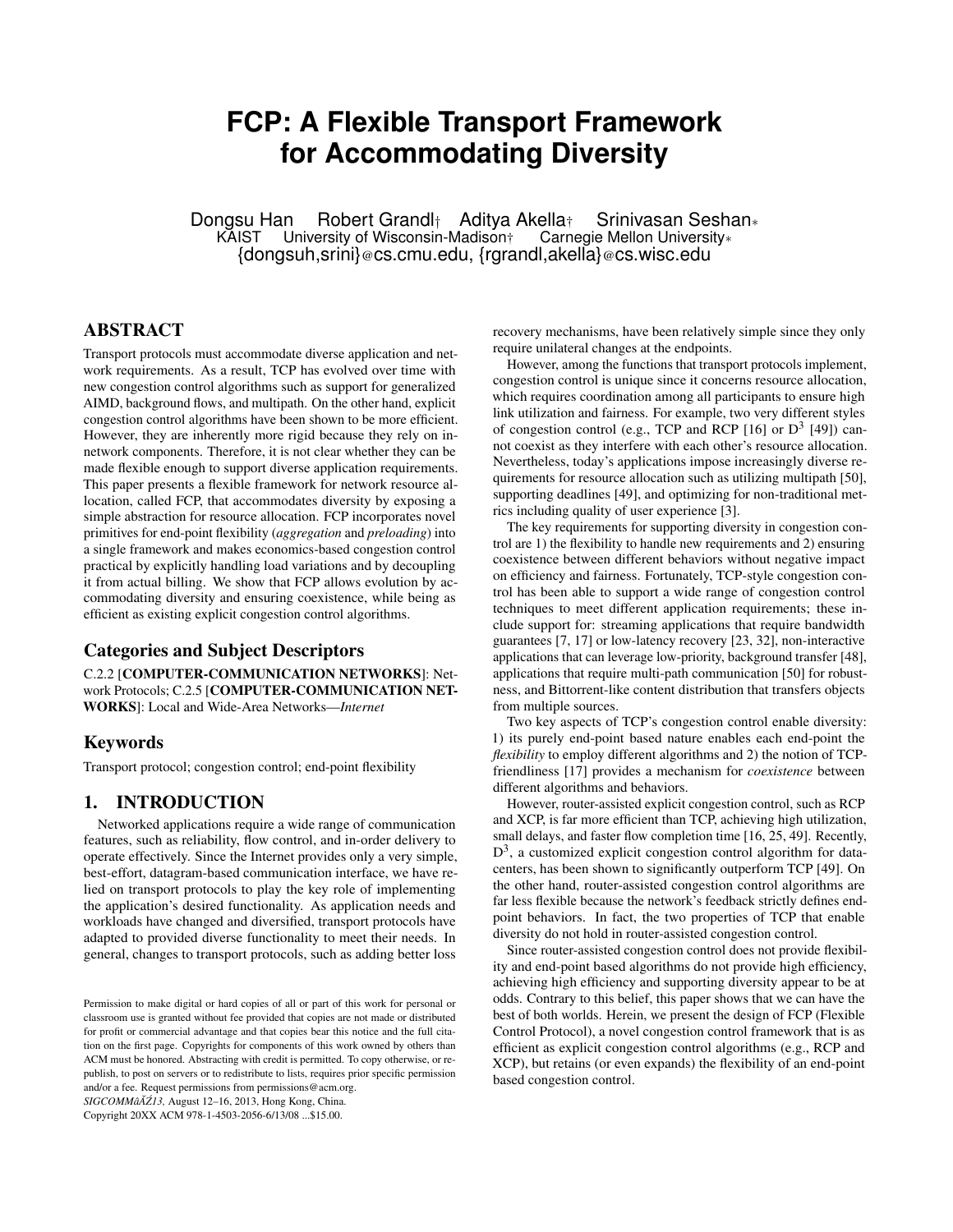Our primary contribution is showing that *explicit congestion control algorithms can be made as flexible as end-point based algorithms*. To achieve this, FCP incorporates two key ideas:

- 1. To maximize end-point flexibility without sacrificing efficiency, FCP effectively combines fine-grained end-point control and explicit router feedback. To our knowledge, FCP is the first congestion control algorithm that incorporates the two.
- 2. To ensure safe coexistence of different behaviors within the same network, FCP introduces a simple invariant for fairness.

To enable flexible resource allocation, we leverage and extend ideas from economic-based congestion control [26, 28]. In particular, we allow each domain to allocate resources (budget) to a host and make networks explicitly signal the congestion price. Such *aggregation* enables end-points to freely assign their own resources to their flows and allows the network to assign different pricing schemes to different classes of flows for extra functionality. To ensure safe coexistence of different end-point resource allocation strategies, the system maintains a key invariant that the amount of traffic a sender can generate is limited by its budget, which is the maximum amount it can spend per unit time.

However, numerous practical challenges exist in generating explicit price feedback, while allowing the end-points to dynamically change their flows' budget allocation. In particular, existing explicit congestion control algorithms exhibit undesirable behaviors during transient periods. For example, XCP results in unfair bandwidth allocation [16], and RCP can significantly overload the network under rapid variations in load. Furthermore, the notion of a flow does not fit well with the request/response-like, short, bursty workloads of many applications.

To design a more practical and robust system, FCP further improves upon past designs in two critical ways:

- 1. Unlike other router-assisted designs [16, 25, 28], FCP accommodates high variability and rapid shifts in workload, which is critical for the flexibility and performance. This property comes from our *preloading* feature that allows senders to commit the amount of resources they want to spend ahead of time. Preloading generalizes the step-change algorithm in [27], making FCP end-points a more active component in congestion control that explicitly handles short, bursty workloads.
- 2. We address practical issues in system design and resource management, such as dealing with relative pricing. FCP provides a practical mechanism for cost-fairness [10] that is decoupled from actual billing, unlike other approaches [10, 26], while enforcing that each sender operates within its own budget.

Our in-depth evaluation based on simulations and real implementation shows that FCP is locally stable, achieves faster and graceful convergence, and outperforms existing explicit congestion control algorithms in many cases, without imposing unreasonable overhead. FCP's end-point flexibility and coexistence mechanisms allow endpoints to easily implement diverse strategies, benefiting many types of applications. Furthermore, the pricing abstraction coupled with preloading allows FCP to add support for new service models and various quality-of-service features.

In the rest of the paper, we discuss our motivation and related work (§2), present our design (§3), and discuss practical issues in deployment  $(\S 4)$ . We then evaluate FCP  $(\S 5)$ , describe budget management issues (§6), and conclude in §7.

### 2. MOTIVATION AND RELATED WORK

This section presents the key requirements  $(\S 2.1)$ , related work (§2.2) and principles of FCP design (§2.3).

# 2.1 Diversity and Flexibility

The congestion control algorithm must accommodate *diversity* such that different strategies can coexist and permit *flexibility* to ensure that new behaviors can be implemented to accommodate potential changes in communication patterns.

Diversity: To understand the nature of diversity in resource allocation, we categorize previous work into four categories:

- 1. Local resource allocation: Prior work, such as congestion manager [5], SCTP [37], and SST [19], has shown the benefits of sharing bandwidth across (sub-) flows that share a common path.
- 2. Allocating resources within a network: Support for differential or weighted bandwidth allocation across different flows has been explored in generalized AIMD [6, 51], MulTCP [13, 14], and TCP Nice [48].
- 3. Network-wide resource allocation: Bandwidth is sometimes allocated on aggregate flows or sub-flows. Multipath TCP (MPTCP) [50] controls the total amount of bandwidth allocated to its sub-flows. Distributed rate limiting [41] and assured forwarding in DiffServ control resource allocation to a group of flows. In such systems, flows that do not traverse the same path are allocated shared resources (e.g., MPTCP is fair to regular TCP at shared bottlenecks). Thus, one can be more aggressive in some parts of the network at the expense of being less aggressive in other parts [41].
- 4. Bandwidth stability: Although strict performance guarantees require in-network support, transport protocols try to provide some level of performance guarantees. TFRC [17] provides slowly changing rates, and OverQoS [46] provides probabilistic performance guarantees.

Flexibility: Congestion control must be flexible enough to introduce new behaviors to handle new requirements. TCP's flexibility enables new algorithms and implementations to be introduced over time at the end-points as well as active queue management in the network. This is increasingly important because future networks might support new types of service models [24], and application developers desire to optimize for new application-specific metrics, such as the fraction of flows meeting a deadline [49] and quality of user experience [3]. To ensure flexibility, FCP must expose sufficient control to the end-host as well as to the network. In addition, a scalable mechanism is needed in order to exert control over aggregate flows without per-flow state at the router.

Note that apart from these requirements for evolution, there are also traditional requirements, such as high efficiency, fast convergence, and fair bandwidth allocation. TCP Cubic [22], XCP [25], CSFQ [45], and many others [16, 18] fall into this category. Our goal is to design a flexible congestion control framework that accommodates diversity and allows flexibility in resource allocation, while meeting these traditional requirements.

### 2.2 Related Work

Our framework builds upon concepts from many previous designs to provide a more general framework for resource allocation.

Economics-driven resource allocation has been explored from the early days of the Internet [12, 38, 42]. MacKie-Mason and Varian [35] proposed a *smart market* approach for allocating bandwidth. Since then many have tried to combine this approach with congestion control, which led to the development of economics-based congestion control [11, 28, 34] and network utility maximization (NUM) [52].

Kelly [28] proved that in a system where users choose to pay the charge per unit time, the transfer rate could be determined such that the total utility of the system is maximized at equilibrium, and the rate assignment satisfies the weighted proportional fairness criterion. Two classes of algorithms can achieve such rate allocation [28]: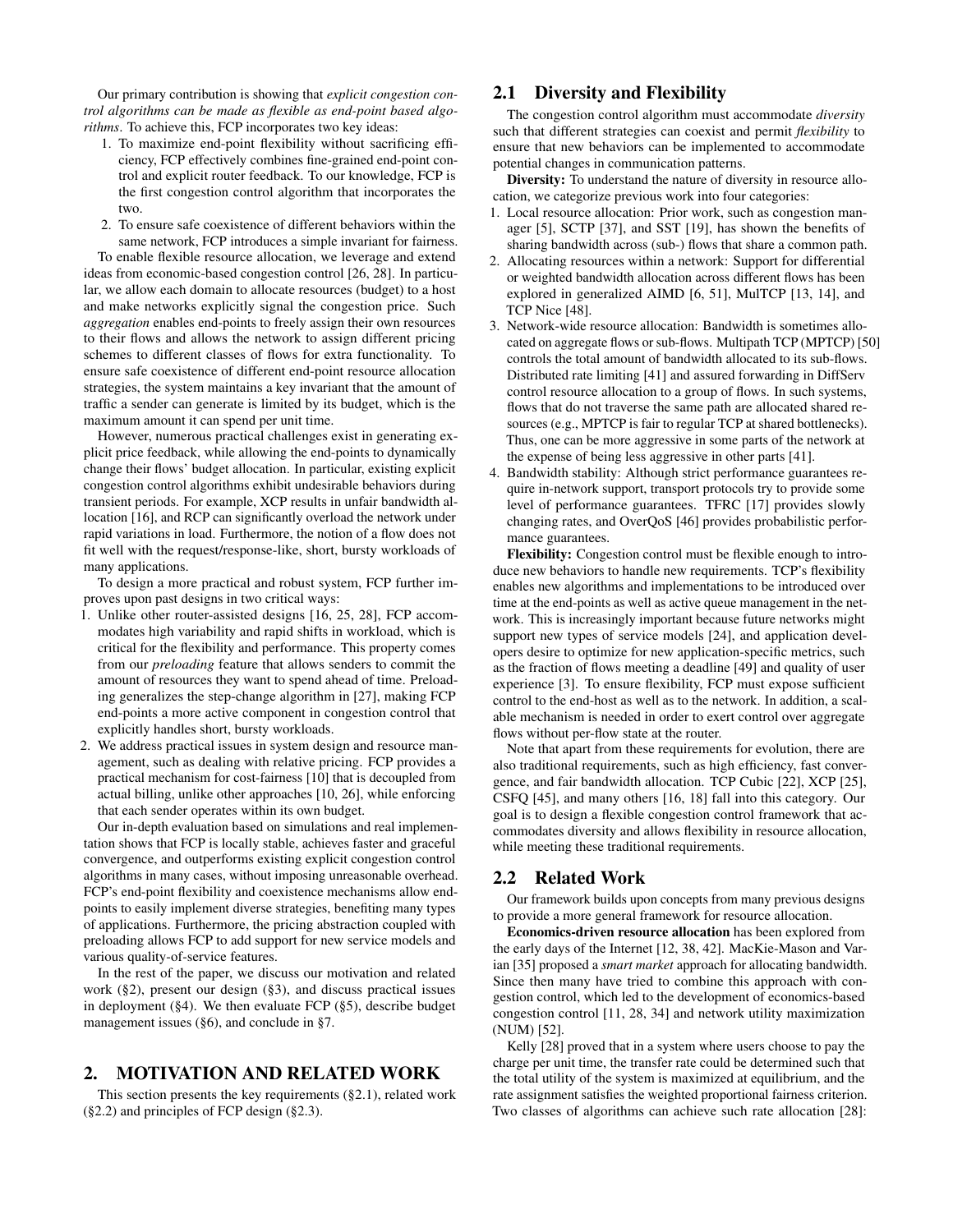1) In algorithms that correspond to the primal form of the utility maximization problem, the network implicitly signals the congestion price, and the senders use additive increase/multiplicative decrease rules to control rate. 2) In the dual algorithm, the network uses explicit rate feedback based on shadow prices.

The primal algorithms [2, 11, 13, 30, 33, 36] use end-point based congestion control. Gibbens and Kelly [21] show how marking packets (with an ECN bit) and charging the user the amount proportional to the number of marked packets achieves the same goal, and allows evolution of end-point based congestion control algorithms. Re-ECN [11] shows how end-users can avoid variable and unpredictable congestion charging by purchasing fixed congestion quotas, while using economics-based congestion control on top of TCP. Many congestion control and active queue management schemes [30, 33, 36], such as REM [2], have also been developed to achieve Kelly's (weighted) proportional fairness. However, they abandon the notion of actual congestion charging, but resort to (weighted) flow rate fairness. The dual algorithm uses rate (or price) as an explicit feedback and was materialized by Kelly et al. [27] by extending RCP  $[16]$ <sup>1</sup>.

However, the flow rate fairness used by the above algorithms is far from ideal [10, 11, 40]. Just as in TCP, one can obtain more bandwidth just by initiating more flows, a concern in many environments including recent cloud computing [40]. Similar to re-ECN [11], FCP departs from flow rate fairness, but assigns the resources to a group of flows (e.g., flows that originate from a single host) and achieves weighted proportional fairness. However, unlike re-ECN, where users have to purchase a congestion quota, FCP completely decouples the real-world billing from congestion pricing and handles practical problems that arise from it. Furthermore, FCP's preloading allows the end-point to play an active role in congestion control, and naturally supports bursty workloads, flow departure and arrival (§5.1), flexibility at the end-point in resource allocation (§5.3), and quality of service features in the network (§5.4).

Extensible transport: Others focus on designing an extensible [9, 39] or configurable [8] transport protocol, either focusing on security aspects of installing mobile code at the end-host or taking software engineering approaches to modularize transport functionality at compile time. However, the core mechanism for coexistence is TCP-friendliness.

Virtualization: Finally, virtualization [1, 43] partitions a physical network, allowing completely different congestion control algorithms to operate within each virtualized network. However, slicing bandwidth creates fragments and reduces the degree of statistical multiplexing, which we rely on for resource provisioning. Also, this increases the complexity of applications and end-hosts that want to use multiple protocols simultaneously as they have to participate in multiple slices and maintain multiple networking stacks.

### 2.3 Principles of Design

FCP employs two key principles for accommodating diversity and ensuring flexibility: *aggregation* and *local control*. We explain them in detail and show that it requires a careful feedback design in order to achieve both properties.

Aggregation: FCP assigns resources to a group of flows. Aggregation allows the network to control the amount of resources that the group is consuming in a distributed and scalable fashion while preserving the relative weight of the individual flows within the group. FCP ensures that, regardless of the strategy that an end-point might use, its aggregate resource consumption is proportional to its budget. This is critical for the coexistence of different end-point

behaviors as it provides fairness. Aggregation also simplifies control and enforcement; the network can enforce the constraint that a host generates traffic within its allocated resources without the routers having to maintain per-flow state. For additional flexibility, we allow aggregation at various levels. ISPs can also aggregate traffic coming from another ISP and apportion their own resources (§6). For example, each domain can independently assign weights to neighboring domains' traffic or to a group of flows.

Local control: In FCP, both the end-host and the network have local control; the network controls the allocation of bandwidth on aggregate flows, and end-hosts decide how to use their own resources (budget) given the network constraint. However, explicit congestion control algorithms, such as XCP and RCP, leaves no local control at the end-point because their rate feedback strictly defines the endpoint's behavior. In contrast, FCP's local control gives end-points control and freedom in using their own resources, making them an active component. In FCP, it is the responsibility of the end-point to decide how it distributes its own resources locally amongst its own flows (diversity category 1 in §2.1). The network then assigns bandwidth proportional to the flow's assigned resources (category 2). A host can also spend more resources on some flows while spending less on others (category 3). Various entities in the network may also control how their own resources are shared between groups of flows. For example, networks can allocate bandwidth in a more stable manner to certain groups of flows (category 4).

Designing the form of network-to-end-point feedback that meets both of these requirements is challenging. Providing explicit rate feedback leaves little flexibility at the end-point; however, using an abstract or implicit feedback mechanism, such as loss rate or latency, or loosely defining the semantics of feedback, allows a broader range of end-host behaviors. However, using such feedback typically involves guesswork. As a result, end-hosts must probe for bandwidth, sacrificing performance and increasing the convergence time (e.g., in a large bandwidth-delay product link). Providing differential feedback for differential bandwidth allocation is also hard in this context. As a result, differential bandwidth allocation typically is done by carefully controlling how aggressively end-points respond to feedback relative to each other [51]. This also makes enforcement and resource allocation on aggregate flows very hard. For example, for enforcement, the network has to independently measure the implicit feedback that an end-point is receiving and correlate it with the end-point's sending rate.

We take a different approach by leveraging ideas from economicsbased congestion control [21, 28]. Using *pricing* as a form of explicit feedback, we design a flexible explicit congestion control algorithm that supports aggregation and local control.

### 3. DESIGN

We now sketch our high-level design in steps.

(1) Each sender (host) is assigned a budget (\$*/sec*), the maximum amount it can spend per unit time. The budget defines the weight of a sender, but is different from the notion of "willingness to pay" in [28] in that it does not have a real monetary value. We first focus on how FCP works when the budget is assigned by a centralized entity. Later, in §6, we extend FCP to support distributed budget management in which each domain assigns budgets completely independently and may not trust each other.

(2) At the start of a flow, a sender allocates part of its budget to the flow. This per-flow budget determines the weight of the flow. The budget controller in the operating system *dynamically* assigns budget to flows taking into account traffic demand and application objectives. The end-point flexibility is enabled at this stage because

<sup>1</sup>Prior to this, Low and Lapsley's preliminary design [33] also incorporates explicit price feedback.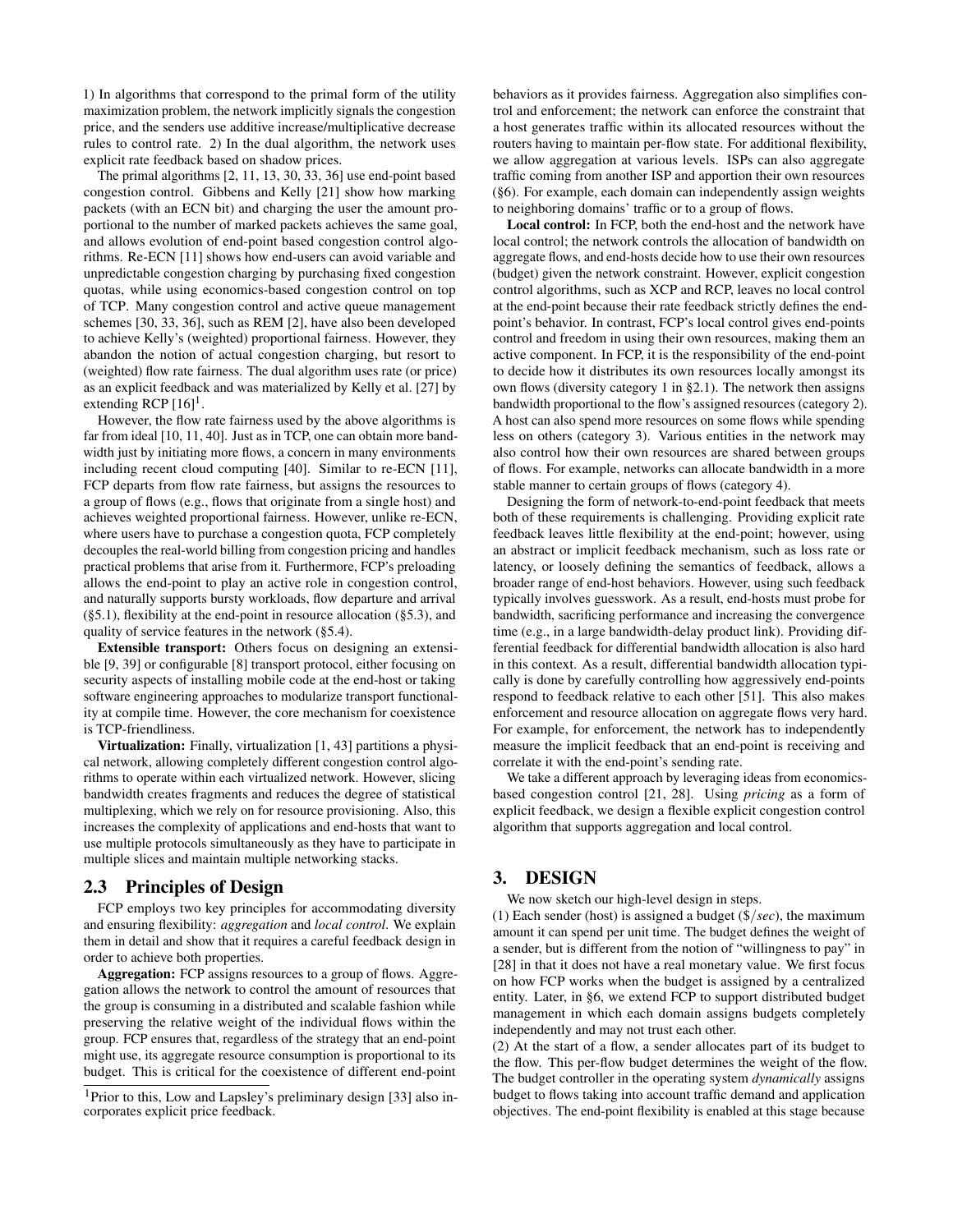



the sender can implement various strategies of resource allocation, as illustrated in §3.2.

Figure 1 illustrates the budget assignment across flows. The sender has a budget of *W*, and can distribute its budget to its flows as it pleases provided that the sum of the flows' budgets,  $\sum w_i$ , is less than or equal to *W*. The rate of flow i,  $R_i$ , is then defined as  $w_i/P_i$ where  $P_i$  is the price for the path flow  $i$  is traversing. This allows the end-host to control its own resources and achieve differential bandwidth allocation on a flow-by-flow basis. Next, we show how the path price is generated.

(3) The network determines the congestion price (\$*/bit*) of each link. In FCP, the sender learns the path price in the form of explicit feedback. Similar to [28], the price of path *r*, *Pr*, is defined as the sum of link prices:  $P_r = \sum p_l$ , where  $p_l$  is the price of link *l* in path

*l*<sup>2</sup>*r*. To ensure efficiency, the price adapts to the amount of budget (traffic times its price) flowing through the system. In §3.1, we first show a uniform pricing scheme in which all packets see the same price. Later in §3.2, we show how networks can employ differential pricing and aggregate congestion control to support various features such as quality of service and multicast congestion control.

(4) The flow must ramp up to its fair-share,  $R_i$ , by actually using its budget  $w_i$ . Two problems arise at this stage: At the start of the flow the sender does not know the path price,  $P_i$ . More importantly, the network does not know the budget amount (*wi*) it should expect. This leads to serious problems especially when the load changes rapidly. For example, when a path is not congested, its congestion price will be an infinitesimal value,  $\varepsilon$ . Any  $w_i >> \varepsilon$  will set the sending rate to an infinite value, and overload the network significantly. To address this problem, we introduce *preloading*, a distinct feature of our design that allows a host to rapidly increase or decrease a flow's budget. Preloading allows a sender to specify the amount of budget increase for the next round in multiples of the current price, allowing the network to adjust the expected input budget and generate the price based on this. The challenge here is to make hosts and routers update the budget  $w_i$  and the price  $P_i$  in a coordinated fashion so that the host generates traffic up to its budget only when the network is expecting this. This is especially challenging because the system is asynchronous and feedback is delayed. To achieve this in FCP, routers update the price on every packet reception, and hosts preload on a packet-by-packet basis when the flow initially ramps up or the budget assignment changes.

The sender ramps up in two steps using preloading:

(4-a) In the first packet, we specify (preload) how much we want to send in the next RTT. However, at this point we do not yet know the path price. Therefore, we preload a conservative amount. (See §3.1 for details.)

(4-b) After the price is discovered, the sender can preload the appropriate amount for using up the budget assigned to the flow. Preloading is also used when an active flow's budget assignment changes.

### 3.1 Flexible Control Framework

We now describe the algorithm in detail. In FCP, the system maintains the following *invariant*: For all hosts *h*,

$$
\sum_{s \in Packets} price(s) \cdot size(s) \le W_h
$$
 (1)

where *Packets* is the set of packets sent by host *h* during unit time, price(s) is the most recent price of the path that packet *s* is sent through, and *Wh* is host *h*'s budget.

Explicit price feedback: To satisfy the invariant, senders have to know the path price. As Figure 2 illustrates, an FCP header contains a price value, which accumulates the path price in the forward path and gets echoed back to the sender. Each router on the path updates the price in the header as:  $price = price + p_l$ , where  $p_l$  is the egress link price.

Pricing ensures network efficiency by dynamically adapting the price to the amount of incoming budget. We first show how each router calculates the link price without considering the preloading. Each link's price must reflect the amount of incoming budget and the capacity of the link. Upon receiving packet *s* at time *t*, each router calculates the link price per bit  $p(t)$  (\$/*bit*) as:

$$
p(t) = \frac{I(t)}{C - \alpha q(t)/d}
$$
 (2)

$$
I(t) = \frac{\sum_{s \in (t-d,t]} p(t - rtt(s)) \cdot size(s)}{d}
$$
(3)

Equation 2 sets the price as the incoming budget (amount of traffic times its price) over remaining link capacity. The numerator, *I*(*t*), denotes the total incoming budget per unit time (\$*/sec*), which is the sum of all packets' prices (\$) seen during the averaging window interval (t-d,t]. The denominator reflects the remaining link capacity, where *C* is the link-capacity,  $q(t)$  is the instantaneous queue size,  $\alpha$  is a constant, and *d* is the averaging window. *rtt*(*s*) is the RTT of the packet *s*, and  $p(t - rtt(s))$  is the past feedback price per bit. Unlike other explicit congestion control protocols [16, 25], the router calculates the link price at every packet reception, and keeps the time series  $p(\cdot)$ . We set *d* as multiples of average RTT (2 to 3) times the average RTT in our implementation).

Equation 2 deals with efficiency control by quickly adapting the price based on the incoming budget and the remaining link capacity. Fairness is achieved because everyone sees the same price. Therefore the bandwidth allocation is proportional to budget. In §5.1, we demonstrate the local stability of this algorithm by testing it under random perturbations.

Equation 3 estimates the amount of incoming budget that a router is going to see in the future using recent history. When the incoming budget,  $I(t)$ , is relatively constant over time the price is stable. However, when the input budget constantly changes by a large amount (e.g., due to flow departures and arrivals or budget assignment changes), the price will also fluctuate. This, coupled with the inherent delayed feedback, can leave the system in an undesirable state for an extended period. During convergence, the network may see high loss rate, under-utilization, or unfairness, a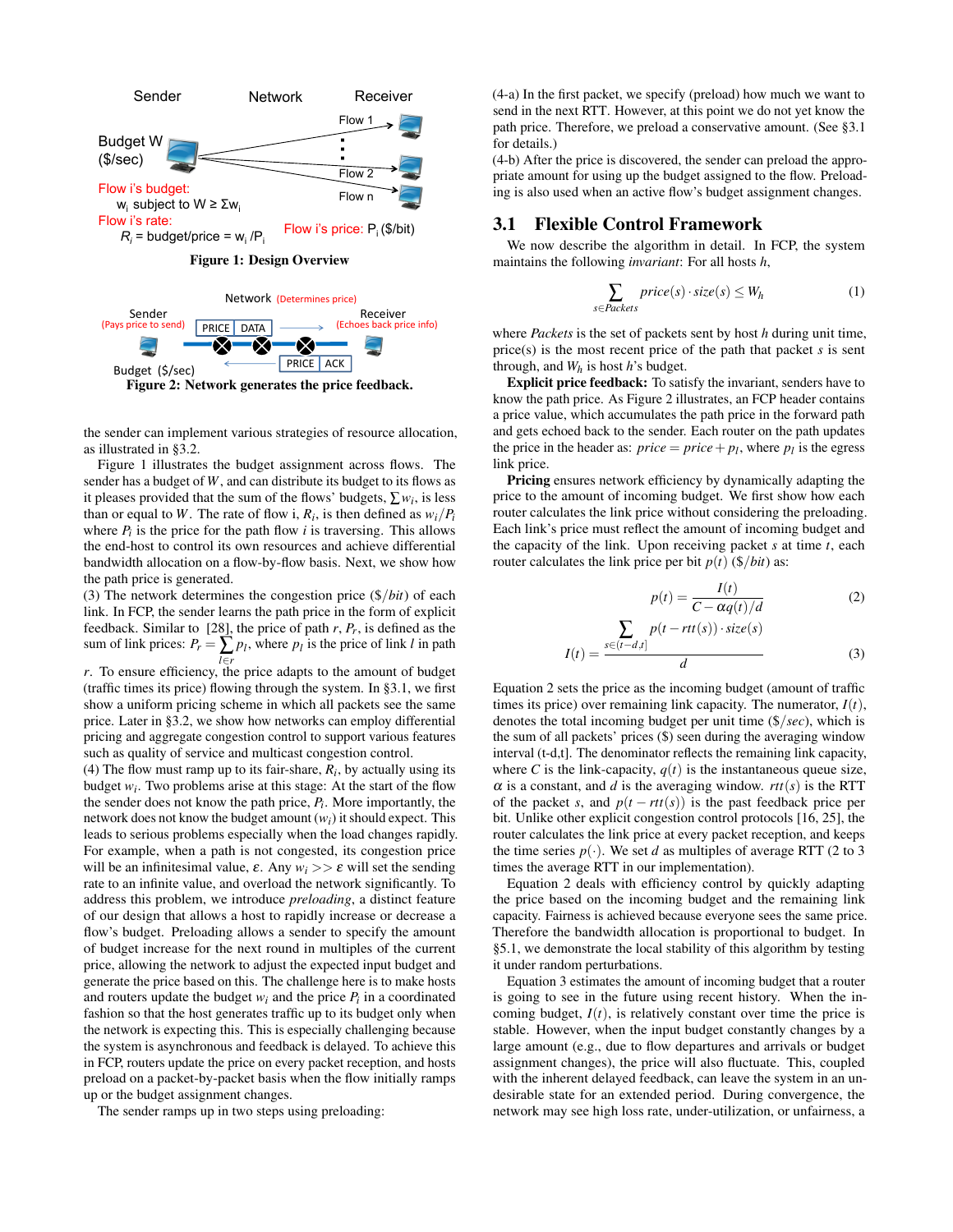common problem for explicit congestion control algorithms [16] as we show in §5.1.

This problem has been regarded as being acceptable in other systems because changes in load are viewed as either temporary or incremental [31]. However, this is not the case in our system. One of the key enablers of evolution in FCP is the end-host's ability to arbitrarily assign its budget to individual flows, and we expect that rapid change in the input budget will be the norm. Increasing budget rapidly also allows senders to quickly ramp up their sending rates to their fair-share. However, this is especially problematic when the amount of budget can vary by large amounts between flows. For example, consider a scenario where a link has a flow whose budget is 1\$*/sec*. When the flow changes the budget assignment to 1000 \$*/sec* instantly, this link will see 1000x the current load. However, preventing this behavior and forcing users to incrementally introduce budget will make convergence significantly slower and limit the flexibility.

Preloading allows a host to rapidly increase or decrease the budget amount per flow on a packet-by-packet basis without such problems. It provides a mechanism for the sender to specify the amount of budget it intends to introduce in the next round, allowing the network to adjust the expected input budget and generate prices based on the commitment.

However, the sender cannot just specify the absolute budget amount that it wants to use because the path price is a sum of link prices and routers do not keep track of the path price, but only the local link's price. Instead, we let senders preload in multiples of the current price. For example, if the sender wants to introduce 10 times more budget in the next round, it specifies the preload value of 10. For routers to take this preload into account, we update Equation 3 as follows:

$$
I(t) = \frac{\sum_{s \in (t-d,t]} p(\cdot) \text{ size}(s) \left(1 + \text{preload}(s) \cdot d / rt(s)\right)}{d} \tag{4}
$$

The additional preload term takes account for the expected increase in the incoming budget, and *rtt*(*s*) accounts for the difference between the flow's RTT and the averaging window. Preloading provides a hint for routers to accurately account for rapid changes in the input budget. Using the preload feature, FCP handles flow arrival, departure, and short flows explicitly, and thus significantly speeds up convergence and reduces estimation errors.

Header: We now describe the full header format. An FCP data packet contains the following congestion header:

RTT price preload balance

When the sender initializes the header, RTT field is set to the current RTT of the flow, price is set to 0, and preload to the desired value (refer to sender behavior below). The balance field is set as the last feedback price—i.e., the price that the sender is paying to send the packet. This is used for congestion control enforcement (§4). Price and preload value are echoed back by an acknowledgement.

Sender behavior with preloading: Senders can adjust the allocation of budget to their flows at any time. Let  $x_i$  be the new target budget of flow *i*, and  $w_i$  the current budget whose unit is  $\frac{\delta}{\delta}$ */sec.* When sending a packet, it preloads by  $(x_i - w_i)/w_i$ , the relative difference in budget. When an ACK for data packet *s* is received, both the current budget and the sending rate are updated according to the feedback. When preload value is non-zero, the current budget is updated as:

#### $w_i = w_i + paid \cdot size(s) \cdot preload/rtt$

where *paid* is the price of packet *p* in the previous RTT. The sending rate  $r_i$  is updated as:  $r_i = w_i/p_i$ , where  $p_i$  is the price feedback in the ACK packet. Note that preloading occurs on a packet-by-packet basis and the sender only updates the budget after it receives the new price that accounts for its new budget commitment. Also note that the preload can be negative. For example, a flow preloads -1 when it is terminating. Negative preloading allows the network to quickly respond to decreasing budget influx, and is useful when there are many flows that arrive and leave. Without the negative preload, it takes an average window (*d*) for the budget of an already departed flow to completely decay in the system.

Start-up behavior: We now describe how FCP works from the start of a flow. We assume a TCP-like 3-way handshake. Along with a SYN packet, we preload how much we want to send in the next RTT. However, because we do not yet know the path price, we do not aggressively preload. In our implementation of FCP, we adjust the preload so that we can send 10 packets per RTT after receiving a SYN/ACK. The SYN/ACK contains the price. Upon receiving it, we initialize the budget assigned to this flow  $w_i$  as:  $price \cdot size \cdot preload / rt$ . The sender then adjusts its flows' budget as described earlier.

### 3.2 Supporting Diversity

First, we illustrate the type of flexibility FCP enables at the endpoints. FCP's local control and aggregation allow flexibility similar to that of end-point based algorithms in that they give end-points significant control over how the resources are allocated. Furthermore, preloading enables dynamic resource allocation at the packet-level. Next, we show that FCP also provides significant flexibility in the network with differential feedback.

End-point flexibility: FCP allows end-points to focus on their own optimization objectives and resource allocation strategies without being concerned about the network-wide objectives, such as efficiency and fairness. It truly decouples the two, enabling end-points to employ intelligent strategies and improve their implementation over time. Below, we outline several strategies as examples.

- *•* Equal budget achieves flow rate fairness within a single host by equally partitioning the budget between its flows (e.g., when there are *n* flows, each flow gets *budget/n*). The throughput of flows within a single host will be purely determined by the path's congestion level.
- *•* Equal throughput: An end-point may want to achieve equal sending rates to all communicating parties (e.g., in a conference call). This can be achieved by carefully assigning more budget to more expensive flows.
- Max throughput tries to maximize the total throughput given the total budget by allocating more budget towards inexpensive paths (less congested) and using less on congested paths. This generalizes the approach used in multipath TCP [50] even to flows sent to different destinations.
- FCP also supports **background flows** [48] that only utilize "spare" network capacity". When foreground flows take up all the capacity, background flows must transmit at a minimal rate. This can be achieved by assigning a minimal budget to background flows. When links are not fully utilized, the price goes down to "zero" and path price becomes marginal. Therefore, with only a marginal budget, background flows can fill up the capacity.
- Statistical bandwidth stability: Flows that require a stable throughput [17] can be supported by reallocating budget between flows; if the flow's path price increases (decreases), we increase (decrease) its budget. When the budget needs to increase, the flow steals budget from normal flows. This is slightly different from the smooth bandwidth allocation of TFRC [17] in that temporary variation is allowed, but the average throughput over a few RTTs is probabilistically stable. The probability depends on how much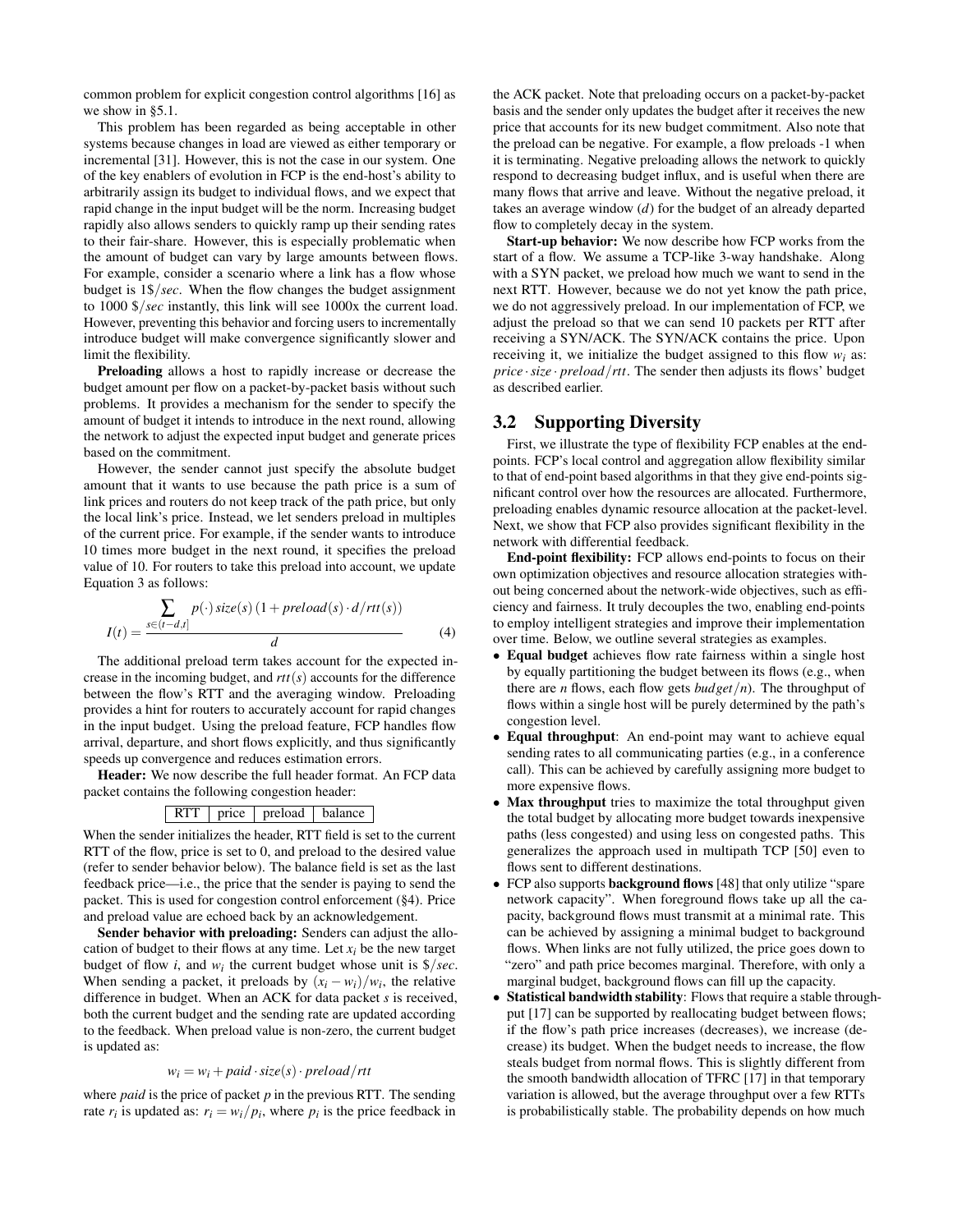budget can be stolen and the degree of path price variation. Such a statistical guarantee is similar to that of OverQoS [46].

Note this list is not exhaustive, and FCP's flexibility allows endhosts to optimize a variety of metrics. Servers in CDNs may employ a resource allocation strategy to maximize the quality of user experience [3], which affects users engagement [15]. Furthermore, these algorithms are not mutually exclusive. Different hosts or different groups of flows within a single host can use different strategies. Coexistence is guaranteed because end-hosts stick to the fairness invariant of Equation 1. Thus, FCP facilitates the design and deployment of heterogeneous behaviors in resource allocation.

Network and end-point flexibility: End-points and networks can also simultaneously evolve to achieve a common goal. FCP's local control and aggregation allow routers to give differential pricing. Preloading also allows dynamic resource allocation. We show how one might use them to provide extra functionality. In our examples below, the algorithm changes from FCP's original design, including the path price calculation, link price generation, and preloading strategy. However, the invariant of Equation 1 remains unchanged.

- *•* FCP can support a stricter form of bandwidth stability with differential pricing and end-point cooperation by bounding the price variability for bandwidth stability flows. For stability flows, end-points can only double the flow's budget which limits the speed at which the rate can ramp up. Routers have two queues per link: stability and normal. The stability queue's price variation is bounded by a factor of two, during the time window *d* (e.g., twice the average RTT). When the price has to go up more than that amount, it steals bandwidth from the normal queue to bound the price increase of the stability queue. As a result, the normal queue's price increase even more, but the bandwidth stability queue's price is bounded. When the price might go down by a factor of two during a window, it assigns less bandwidth to the stability queue. At steady state, the prices of both queues converge to the same value.
- *•* FCP's flexibility allows the network to support a different service model. For example, FCP can support multicast congestion control. The price of a multicast packet is the sum of the price of all links that it traverses. We sum up the price of a packet in the following recursive manner to account for each link price only once in a multicast tree: When a router receives a multicast packet, it remembers its upstream link price, resets the price feedback to zero, and sends out a copy of the packet to each of its outgoing interfaces in the multicast tree. Receivers echo back the price information. Upon receiving an ACK, each router remembers the price of its subtrees and sends a new ACK containing a new price for its upstream router. This new price is the sum of all the price feedback from its subtrees and the uplink price that it previously remembered.
- *•* FCP can also support Paris Metro Pricing (PMP)-like [38] differential pricing. The network can assign higher price to a priority service in multiples of the standard price. For example, the priority queue's price can be 10 times the standard queue. The end-host will only use the priority queue when it is worth it and necessary, making the priority queue see much less traffic that the standard one.
- FCP can implement  $D^3[49]$ -style **deadline support** using differential pricing with two queues per link: a deadline queue and a best effort queue. The deadline queue always gives a small agreedupon fixed price. Flows indicate their desired rate by preloading. The router gives the fixed price only when the desired rate can be satisfied. Otherwise, it puts the packet into the best-effort queue and gives a normal price to match the aggregate rate to the normal queue's bandwidth. A deadline flow first tries deadline

support, but falls back to best effort service when it receives a price different from the fixed value after preloading (See §5.4 for details).

# 4. PRACTICAL ISSUES

Section 3 addressed the first order design issues. We now address remaining issues in implementation and deployment.

Minimum price: In economics-based congestion control [27], the price per unit charge goes to zero when the willingness to pay, *w*, is an infinitesimal value or the link is constantly under-utilized. In RCP, this means that the rate feedback can be an infinitely large value. When this happens, the convergence behavior of a new flow is far from ideal. <sup>2</sup> To address this problem, we define a globally agreed upon minimum price and treat this value as zero (e.g., for any price  $P$ ,  $P = P + MININUM$ ). Therefore, an uncongested path has the minimum price. However, defining a minimum price has two implications in budget assignment: 1) For a host with a unit budget to saturate a path, this minimum price must be smaller than unit budget over the maximum link capacity. 2) To differentiate background flows from normal flows, normal flows must have far more budget. Thus, we make the minimum price sufficiently low  $(10^{-18}\text{N}/b$ *yte*), ensuring a flow to saturate \$1/*Exabyte* given a unit budget, while giving a sufficient range for background flows.

Enforcement: FCP's explicit price feedback allows the network to perform enforcement without per-flow state (but with per-user state at the edge router). We leave the exact mechanisms as future work, but briefly describe the high-level approach. The network can enforce 1) whether the sender is paying the right amount, 2) whether the sender is operating within its budget, and 3) the sender is not misbehaving. To enforce 1), we use the enforcement mechanism in Re-feedback [11]. The sender sets the balance field to the amount it is paying, and every router along the path subtracts the link price for this packet,  $p(t - rtt)$ . If the amount reaches a negative value, this means that the sender did not pay enough. The egress edge router maintains an average of the balance value. If the value is consistently below zero, the egress router computes the average balance for each sender and identifies who is consistently paying less, and drops its packet. This information is then propagated upstream to drop packets near the source. Details on statistical methods for efficient detection are described in [11]. To enforce 2), the ingress edge router enforces a modified version of invariant that accounts for preloading:

for each 
$$
\sum_{\text{packet in } (t-1,t]} \text{balance}(\text{packet}) \cdot \text{size} \cdot \text{preload} \leq \text{budget}
$$

This requires a classifier and per-host state at the ingress edge, and ensures that a host does not increase its budget arbitrarily. Ingress edge routers can drop packets once a host uses more budget than it is assigned. Additionally, the network can enforce the preloading behavior. A misbehaving flow may not preload and generate lots of traffic. To enforce 3), the edge router can ensure that senders cannot overuse the amount that it has previously committed. Later in §6, we discuss how our inter-domain budget management can also mitigate the problem of misbehaving users across domains.

Incremental deployment: Supporting FCP flows to traverse a partially FCP-enabled path requires more research. Our focus

<sup>2</sup>RCP's implementation avoids the problem by setting the maximum rate feedback to be the link price. However, this solution is not applicable to weighted proportional-fairness [27] because the rate feedback (inverse of price per unit charge) can be larger than the capacity at equilibrium.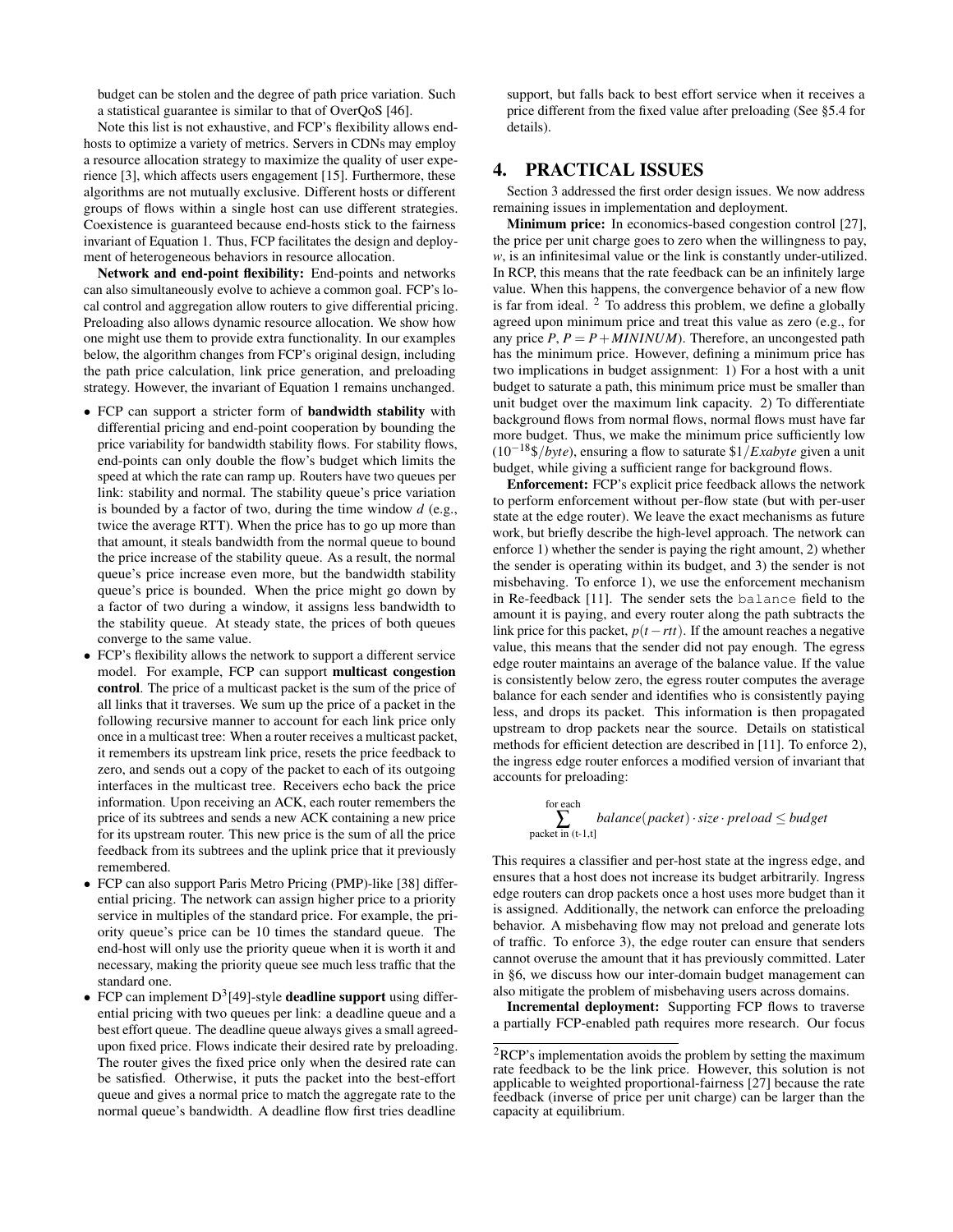instead is on deploying FCP locally while ensuring backwardscompatibility; e.g., allowing legacy TCP traffic to traverse an FCPenabled segment. It is worthwhile to consider local deployments, similar to those in D2TCP [47] and D3 [49], as they provide a path towards wider adoption.

End-points only use FCP when the entire path is FCP-enabled. When only a part of the end-to-end path is FCP enabled, end-hosts use TCP, but the FCP routers perform FCP-style congestion control on aggregate TCP flows within the FCP segment. When FCP routers receive TCP traffic, they maintain a single separate queue for TCP. The routers then map TCP traffic to a new FCP flow by attaching an FCP header and allocating some budget. The budget amount can be either fixed or relative to other concurrent FCP flows. The price information is periodically sent back to the upstream FCP router. The new FCP flow's sending rate then determines aggregate TCP throughput. TCP packets are dropped when the TCP queue is full, triggering TCP's congestion control.

Computational overhead and optimizations: To calculate the price, routers need to keep a moving window of input budget and update the average RTT. When packets arrive at the router, it updates the statistics and assigns a timer for the packet so that its value can expire when it goes out of the window. It requires roughly 20 floating point operations for each packet. We believe high-speed implementation is possible even with software implementations on modern hardware.

We perform two optimizations in our implementation for greater robustness and lower overhead: 1) We make our implementation robust to RTT measurement errors. Equation 4 uses past price,  $p(t - rtt(s))$ , but when price variation is large around time  $t - rtt(s)$ , small measurement error can adversely impact router's estimate of the actual past price. Even worse, routers may not store the full price history. We take the minimum of  $p(\cdot)$  and *balance* field in the congestion header. This bounds the error between the paid price of the sender and the router's estimation, even when a router does not fully remember its past pricing. 2) Our implementation keeps a summary of the price history to optimize for performance. By default, it keeps a price history up to 500 ms at every 10 usec interval. The router updates the recent price history upon new price generation, but at the end of a 10 usec window it computes the average price of the window. In §5.2, we quantify the overhead using our Click-based [29] implementation.

Parameter values: We set the average window size, *d*, to be twice the average RTT. A large window makes the system react to changes more slowly, but makes it more robust by reacting less aggressively to transient changes. The queue parameter  $\alpha$  is set to 2, but to prevent the remaining link capacity (denominator of Eq. 2) from becoming negative, $4$  we bound its minimum value to  $1/2$  the capacity. We verify the local stability of FCP using simulations in §5.1 under this setting.

# 5. EVALUATION

We answer four questions in this section:

- 1. How does FCP perform compared to other schemes? (§5.1)
- 2. What is the processing overhead of FCP? (§5.2)
- 3. Does FCP accommodate diversity at the end-points? (§5.3)
- 4. Does FCP accommodate diversity in the network? (§5.4)

|     |      | Case   new flows/sec   FCP utilization (%)   RCP utilization (%) |      |
|-----|------|------------------------------------------------------------------|------|
| (a) | 41.6 | 98.2                                                             | 74.8 |
| (b) | 83.2 | 95.7                                                             | 69.2 |
| (c) | 125  | 81.9                                                             | 69.8 |

Table 1: Mixed flows: performance statistics

We use packet-level simulations using ns-2 and a Click [29]-based implementation of FCP for our evaluation.

#### 5.1 Performance

First, we compare the performance of FCP with other schemes (RCP and XCP) using packet-level simulations. We then look at unique characteristics of FCP, including its fairness, preloading effectiveness, and stability using both simulations and our Clickbased implementation. Finally, we look at FCP's performance under a wide range of scenarios. The results show that FCP provides fast convergence while providing more accurate feedback during convergence and is as efficient as other explicit congestion control algorithms in many cases.

#### *5.1.1 Performance comparison*

We demonstrate FCP's efficiency under various workloads.

Long Running Flows: We first compare the convergence dynamics of long-running flows. We generate flows with different round-trip propagational delays ranging from 25 ms to 625 ms. Each flow starts one second after another traversing the same 100 Mbps bottleneck in a dumbbell topology. Each flow belongs to a different sender, and all senders were assigned a budget of 1 \$/sec. For RCP and XCP, we used the default parameter setting. Figure 3 shows the sending rate of each flow, queue size, and utilization for a) FCP, b) XCP, and c) RCP over time.<sup>5</sup> FCP's convergence is faster than RCP's and XCP's. XCP flows do not converge to the fair-share even at t=10 sec. In RCP, all flows get the same rate as soon as they start because the router gives the same rate to all flows. However, large fluctuation occurs during convergence because the total rate overshoots the capacity and packets accumulate in the queue when new flows start. Average bottleneck link utilization was 99% (FCP), 93% (XCP), and 97% (RCP).

Mixed flow sizes: We now study how FCP and RCP perform with mix flow sizes. All flows go through a common bottleneck of 100 Mbps. A long running flow starts at t=0.5 sec. FCP's longrunning flow uses a unit budget. Short flows arrive as a Poisson process, and their size is Pareto distributed with a mean size of 30 KB and shape of 1.2. We vary the fraction of bandwidth that short flows occupy from 10% to 30%. Table 1 shows the average number of new short flows per second and the average link utilization from t=0.5 sec to t=30 sec for FCP and RCP. RCP's link utilization is much lower than that of FCP. This is because in RCP when short flows terminate, it takes an average RTT to update the new rate and an extra RTT for the long flow to ramp up, whereas FCP explicitly signals the termination of flow using negative preloading. FCP's utilization is high, but it becomes slightly lower as the number of short flows increase. This is because when flows terminate, even though they preload a negative value, it takes some time for the price to reflect due to the averaging window. In general, the utilization has a negative correlation with the amount of input budget variance per unit time. However, FCP handles mixed flow sizes much more gracefully and is much more efficient than RCP.

<sup>3</sup>As a rough estimate, Intel Core i7 series have advertised performance of  $\sim$ 100 GFLOPS. At 100 Gbps, this gives a budget of  $\sim$ 500 FLOPS/packet.

<sup>&</sup>lt;sup>4</sup>This can happen when the queue capacity is large compared to the current bandwidth delay product.

<sup>&</sup>lt;sup>5</sup>The sending rate is averaged over a 100 ms. For XCP ( $t \ge 3$ ), it is averaged over 500 ms since it was more bursty.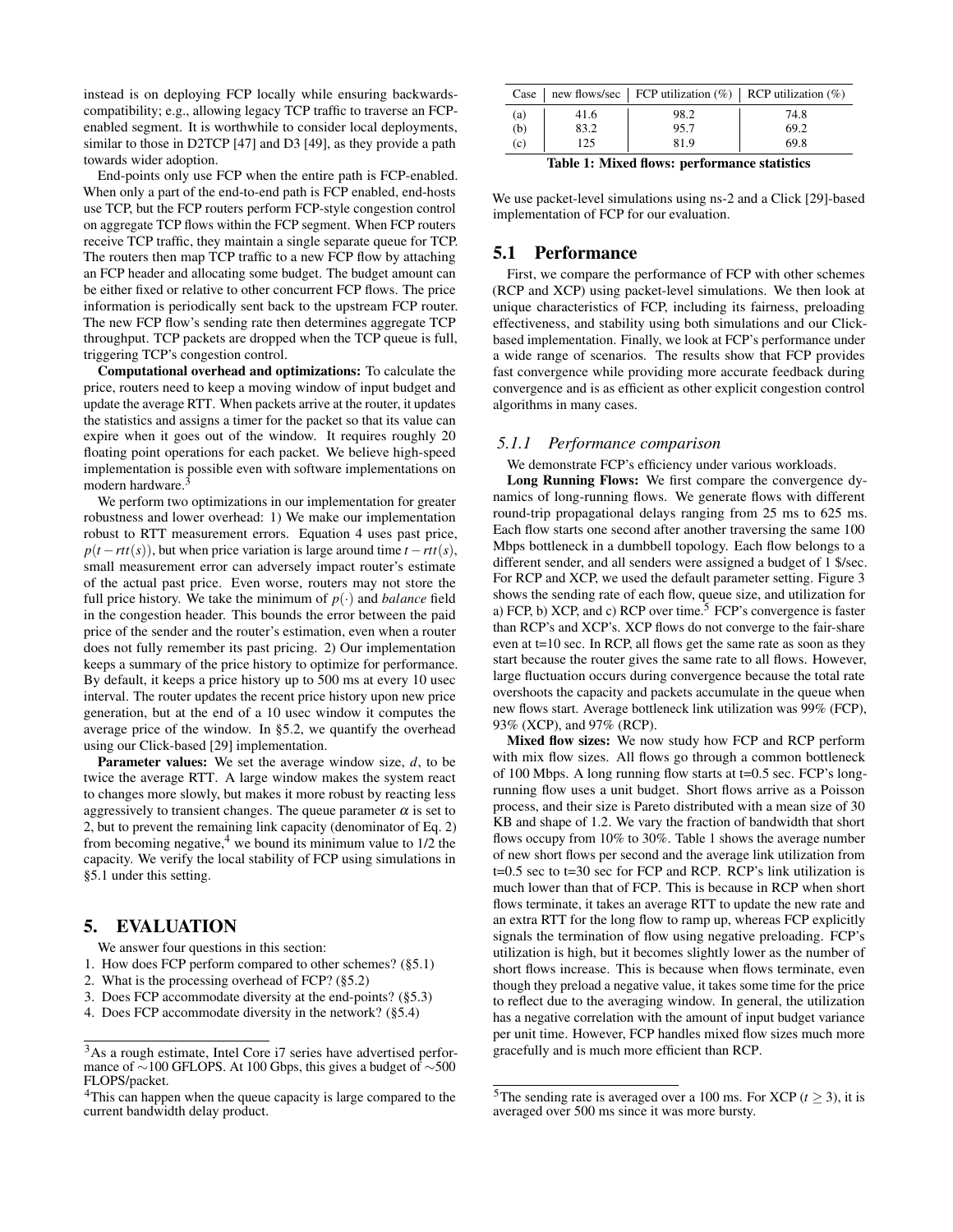

Figure 3: Convergence dynamics of a) FCP, b) XCP, and c) RCP: FCP achieves fast convergence and accurate rate control. When new flows arrive, XCP's convergence is slow, and RCP's rate overshoot is significant.



Figure 4: Fair-share is determined by sender's budget, not the number of flows.



Figure 5: FCP is stable under random perturbation.

### *5.1.2 Fairness, stability, and preloading*

To better understand FCP, we look at the behaviors specific to FCP. In particular, we look at the fairness, stability, and the preloading behavior. We show that 1) the fair-share is determined by the budget, 2) FCP is locally stable under random perturbations, and 3) preloading allows fast convergence and accurate feedback.

FCP's fairness is very different from traditional flow rate fairness. Two hosts with equal budget achieve the same throughput when the path price is the same regardless of the number of flows. To show this, we create two hosts A and B of equal budget, whose flows traverse the common bottleneck link (see Figure 4 left). Host A's flows of size 1 MB arrive randomly between t=[1,3], and Host B sends a long-running flow starting at  $t=1$ . Figure 4 (right) shows the total sending rate and the number of active flows. Host A's traffic, when present, gets 50% share regardless of the number of flows.

Local stability: A common method to prove the local stability is to show the stability of a linearized equation of the congestion controller near its equilibrium point [25]. However, the feedback equation at the equilibrium point of explicit congestion control algorithms is not continuous and the above method produces incorrect results [4].

Therefore, we demonstrate the stability by introducing random perturbations in our packet-level simulations and click-based implementation. We intentionally introduce errors in the price calculation and observe whether the system is able to return to correct and stable operation. We use a single link with a round trip delay of 100 ms with 100 Mbps of capacity. A long running flow starts at t=1.1 sec with a unit budget. At every second from t=2, we introduce random perturbation of [-30%, 30%] in the router's price calculation for 100 ms. For example, during the interval,  $t=[2,2.1]$  sec, the feedback price is consistently off from the correct price by a fixed fractional amount drawn randomly. Figure 5 shows the instantaneous sending rate of the flow in our simulation and click-based implementation. In both cases, FCP returns to equilibrium shortly after the perturbation.

How effective is preloading? So far, we have seen the performance of FCP with preloading. We now look at the benefit of preloading in isolation by comparing FCP with RCP that does not have preloading. We compare a FCP flow that continuously doubles its budget every 100 ms (one RTT) with RCP flows that double in flow count for a duration of 1 second. In both cases, the load (FCP's input budget and RCP's flow count) doubles every RTT.

Figure 6 shows the normalized incoming traffic at the bottleneck link while the load is ramping up from 1 to 1000 during the first second. We see that preloading allows fast convergence and accurate rate control; FCP's normalized rate is close to 1 at all times. With preloading end-hosts can rapidly increase or decrease a flow's budget without causing undesirable behaviors. On the other hand, RCP significantly overestimates the sending rate because RCP allocates bandwidth in very aggressively to mimic processor sharing.

*Preloading with short flows:* Preloading is also different from the step-change algorithm [27] for RCP. FCP's preloading allows endpoints to explicitly account for short flows by requesting only the amount of resources it is going to consume on a packet-by-packet basis, which handles application's bursty traffic of known size (e.g, HTTP response in a web server) much more effectively. To highlight this, we generate two flows, a long flow and a short flow (25 KB), with a unit budget sharing a bottleneck with round-trip delay of 40 ms. Figure 7 (a) shows the sending rate for both flows at every 10 ms period when the short flow uses its entire budget, which mimics the behavior of the step-change algorithm. It preloads its entire budget, but does not send much traffic after the preload. As a result, the path price goes up and Flow 0 nearly halves its sending rate. This period of underutilization only ends after the duration of the averaging window (an average RTT in RCP) when the router adjusts the price to achieve full utilization. Figure 7 (b) shows the correct FCP behavior, which preloads the exact amount of budget it is going to use (compared to current budget consumption) and performs negative preloading at the end of the flow. In summary, FCP's preloading makes an end-point a much more active component in congestion control, ensuring high utilization and fast convergence.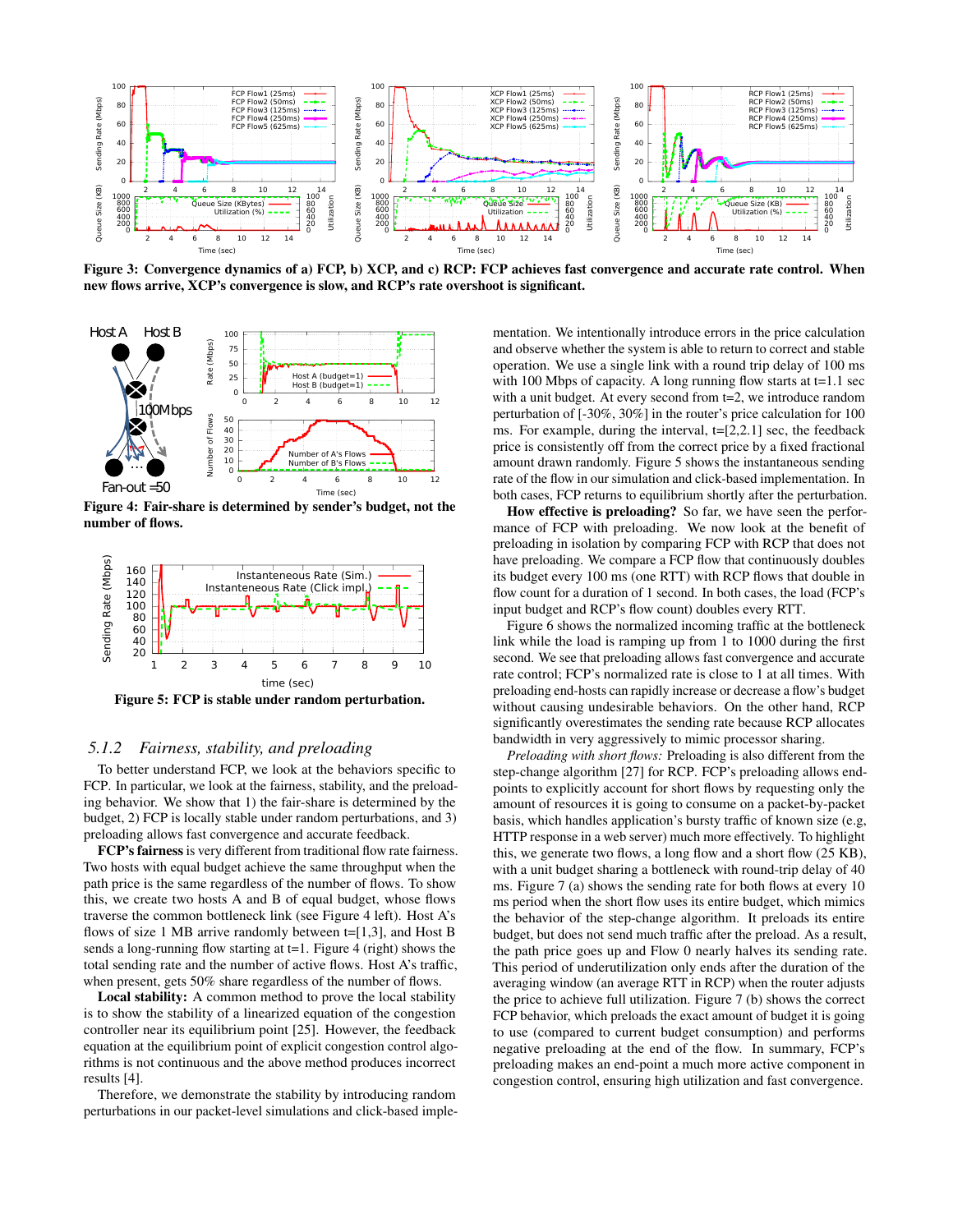



#### 5.2 Overhead

Using our Click implementation, we measure the packet forwarding throughput and perform micro-benchmarking with a singlethread Click running on an Intel Xeon L5640 2.26 GHz core. Our implementation holds past price history up to 500 ms and updates the history every 10 usec, as described in §4. The total memory use was about 72MB with the heap size being 54MB. To measure the computational overhead of FCP's algorithm, we intentionally eliminated the I/O. Thus, our experiment only generates packets inside Click, runs through the algorithm, and discards the packets.

Figure 8 shows the throughput (in Mpackets per second and in Gbits per second) of our implementation and of baseline Click without FCP by varying packet size (from 64 bytes to 1500 bytes). The baseline Click gives a throughput of 6.1 Mpps (3.1 Gbps @ 64 bytes), and our FCP implementation performs at 2.6 Mpps (1.25 Gbps @ 64 bytes) using a single core. Upon inspection of the microbenchmark (Figure 9), we observe that only a fraction of cycles (33%) are spent performing the FCP-related computation. The rest of the cycles are spent reading the system time when the packet was received (33%), generating the packets (18.5%), and other Click overhead (14.8%), such as recycling the internal packet pool and driving the packet through the list of Click elements. Such overhead can be easily removed in hardware implementations. For example, packet reception timestamp can be obtained via the NIC. Ignoring such overhead, FCP's forwarding throughput can scale to 7.8 Mpps (3.78 Gbps @ 64 bytes).

Although the overhead is not prohibitive, one might imagine this would hinder FCP's deployment on high-speed links. We believe that it is possible to use virtual links/queues and receiver-side-scaling (RSS) to scale the performance significantly. However, we leave this as future work, focusing on the core algorithm in this paper.

### 5.3 End-point Flexibility

We now demonstrate the flexibility of FCP's end-point outlined in §3.2 using packet-level simulations. For comparison, we use the common topology of Figure 10 unless otherwise noted. Sender 0 (S0) transmits a flow to receiver 0. Both S1 and S2 have a flow to receiver 0 and receiver 1. S0 and S2 have a budget of 1 \$*/sec*, and S1 has twice as much.

Equal-budget (baseline) splits the budget equally among flows within a host. For example, S1 splits its budget in half; the top flow (to receiver 0) and the bottom flow (to receiver 1) get 1 \$*/sec* each. Figure 11 shows the instantaneous sending rate of each sender with S1's rate broken down. It shows FCP achieves weighted bandwidth allocation. The top 250 Mbps bottleneck link's total input budget is 2.5 \$*/sec*. Because S0 and S1's top flow use 1 \$*/sec*, their throughput is 100 Mbps.

Equal throughput: Now, S1 changes its budget assignment to equal-throughput where it tries to achieve equal throughput on its flows, while others still use equal-budget assignment. S1 starts with the equal-budget assignment, and reassigns budget every two average RTTs, increasing the budget of a flow whose rate is less than the average rate. Figure 12 shows the result. At steady state, S1's two flows achieve the same throughput of 38.7 Mbps. A budget of 0.27 \$*/sec* is assigned to the top flow, and 1.73 \$*/sec* to the bottom. Max-throughput: S1 now tries to maximize its total throughput, while others still use the equal-budget assignment. We implement this using gradient ascent. S1's flows start with equal budget, but at every two average RTT, it performs an experiment to change the budget assignment. It chooses a flow in round robin fashion and increases its budget by 10% while decreasing others uniformly to preserve the total budget allocation. After two average RTTs, it compares the current throughput averaged over an RTT with the previous result, and moves towards the gradient direction. The algorithm stops when the throughput difference is less than 0.5%, but restarts when it observes a change in the path price.

Figure 13 shows the result. S1's total throughput converges at 150.6 Mbps, and the assigned budget for the top flow (*X*) converges at 1.56 \$*/sec*. Figure 14 a) shows the theoretical throughput versus the budget assignment, *X*. The theoretical maximum throughput is 151.6 Mbps at  $X = 1.68$  When more (less) budget is spent on  $X$ than this, the top (bottom) bottleneck link's price goes up (down), and the marginal utility becomes negative. Figure 14 b) shows such non-linear utility (rate per unit budget) curve for the two flows.

Background flows: FCP also supports background flows, which by definition is a flow that only occupies bandwidth if there's no other flow competing for bandwidth. This can be achieved with a flow having a very small assigned budget compared to other flows. For this, each host uses 1/10000 of the normal flow's budget towards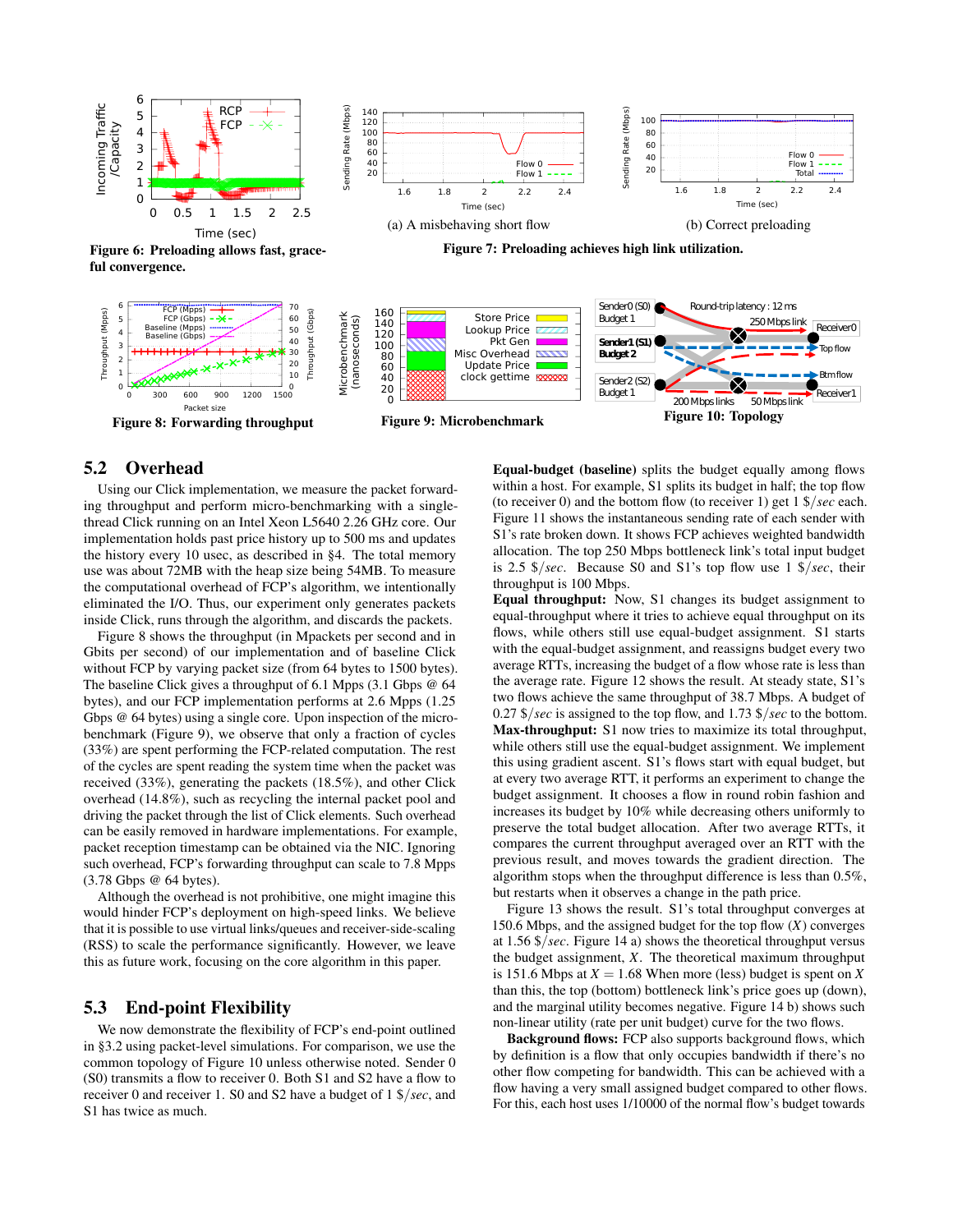



Figure 14: Theoretical (a) throughput and utility (b) versus budget assignment *X* for flow S1's top flow.



Figure 15: Background flows only take up the spare capacity. The sending rate is averaged over 40 ms.

background flows. Using the topology in Figure 15, we run a background flow (Flow 2) with three normal flows (Flow 0, 1, and 3) with a unit budget. Flow 0 starts at  $t=1$  and immediately occupies the 50 Mbps bottleneck link (Figure 15). Flow 1 arrives at t=2 and shares the bottleneck with Flow 0. At t=5, the background flow (Flow 2) starts and immediately occupies the remaining 75 Mbps of the 100 Mbps link. Note this did not affect Flow 0's rate. Flow 3 arrives at t=10 with unit budget and drives out the background flow. Note that now the 100 Mbps link also became a bottleneck, and Flow 0 is getting a smaller throughput than Flow 1. This is because Flow 0 now pays the price of the two bottleneck links combined.

#### 5.4 Network Flexibility

FCP's local control and aggregation combined with preloading allow FCP to implement a variety of QoS schemes and support a different network service model by modifying the router's behavior, while being compatible with the original FCP. To highlight this, we demonstrate the features described in §3.2.

Bandwidth stability: We first demonstrate the bandwidth stability feature. Figure 16 shows the sending rate of a stability flow  $(Flow 2)$  compared to a normal flow  $(Flow 1)$  under changing network conditions. Flow 2 starts at t=2 and slowly ramps up doubling its assigned budget at every RTT (100 ms). Cross traffic (Flow 3, dashed line) that has 50 times the budget of Flow 1 repeats a periodic on/off pattern starting from t=3. Flow 1's sending rate (solid black line) changes abruptly when the cross traffic joins and



 $50$ S1:Top  $S1:$ Btm S<sub>2</sub>

Figure 17: Topologies and flow patterns of experiments

leaves, but the stability flow reacts slowly because its price does not change by more than twice in any direction during the averaging window.

Multicast congestion control: FCP's flexibility even enables the network to support congestion control with a different service model, such as multicast (§3.2). We use the topology of Figure 17 (a) and generate a multicast flow from the top node to the bottom four receivers. The link capacity varies by link from 10 to 100 Mbps. We also introduce three competing unicast flows (Unicast 1, 2, and 3) to vary the load over time, and show that the multicast flow dynamically adapts its rate.

Figure 18 shows the result. A multicast flow starts at t=1 and saturates the bottleneck link capacity of 10 Mbps. Three unicast flows then start sequentially at  $t=2$ , 2.5, 3. When Unicast 1 arrives, it equally shares the bottleneck bandwidth. As other unicast flows arrive, other links also become a bottleneck and their price goes up. As a result, the multicast flow's price (the sum of all link prices) goes up and its sending rate goes down. At steady state, the multicast flow's throughput is around 4 Mbps. The unicast flows take up the remaining capacity (e.g., unicast 3's rate is 36 Mbps).

**Deadline support:** FCP can offer  $D^3$ -style [49] deadline support using differential pricing. Deadline flows are guaranteed a fixed price when admitted. We use the minimum price (described in §4)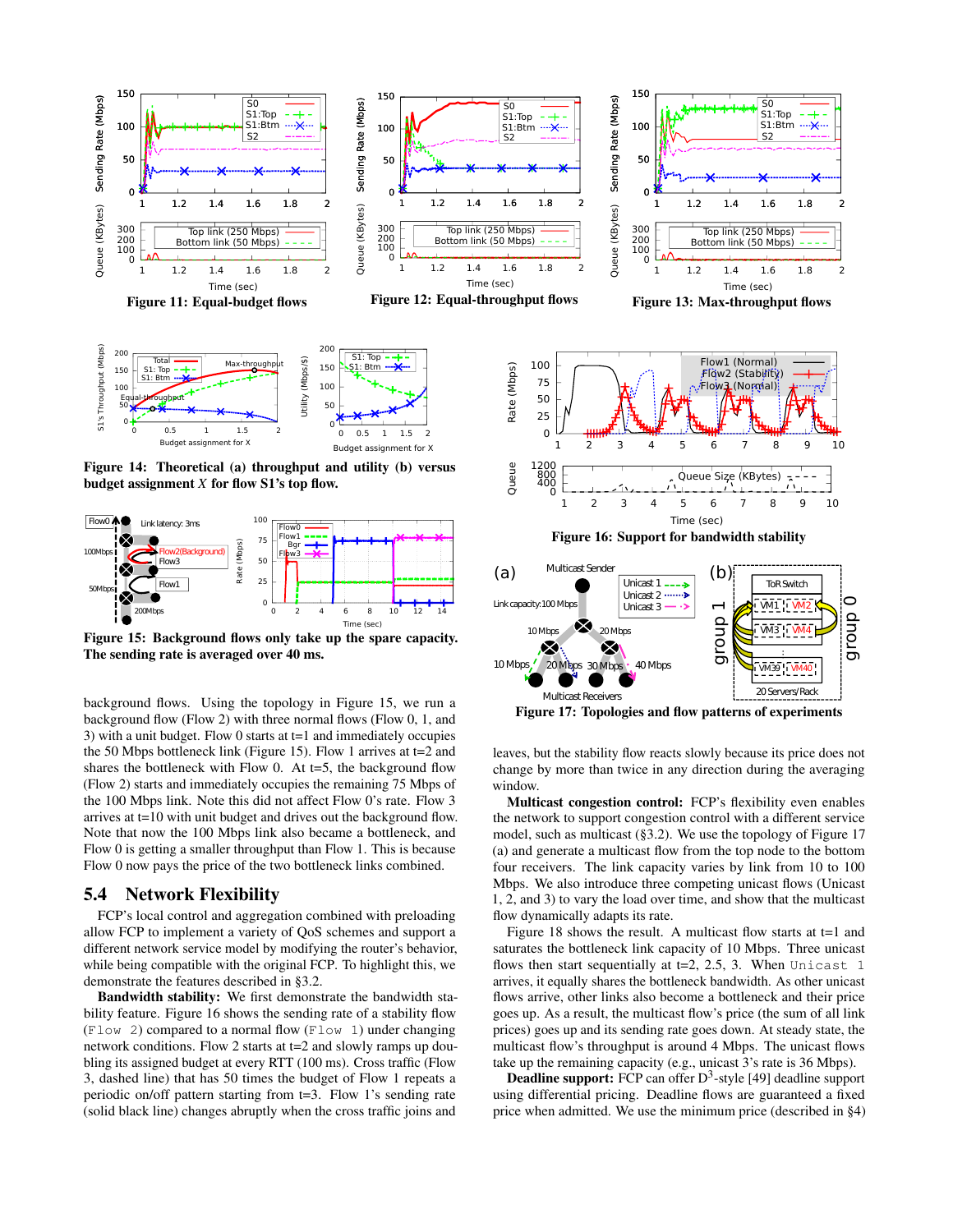



as the fixed price. At the beginning, a deadline flow preloads the amount required to meet the desired rate at once. If the routers on the path can accommodate the new deadline flow, they return this minimum price as feedback. The deadline flow is then able to send at the desired rate to meet the deadline. Otherwise, routers give the normal pricing and treat the flow as a best effort flow. Our results in Figure 19 show both cases.

Figure 19 shows the instantaneous rates of deadline and best effort flows going through a 100 Mbps bottleneck link with a round-trip delay of 2 ms. The queue is set to admit up to 80 Mbps of deadline flows and assigns at least 20 Mbps to best effort flows in a work conserving manner. A best effort (BE) flow starts at the beginning and saturates the link. At t=0.1 sec, two deadline flows (D1 and D2) requiring 30 Mbps of throughput arrive to meet a flow completion time of  $\sim$ 200 ms. Because the link can accommodate the deadline flows, they both get admitted and complete within the deadline. At t=0.6 sec, four deadline flows (D3 to D6) arrive with the same requirement. However, the network can only accommodate two deadline flows (D4 and D5). The other two (D5 and D6) receive the best effort pricing and additionally preload to achieve their fair-share in the best effort queue.

### 6. BUDGET MANAGEMENT

So far, we assumed the budget is allocated in a centralized manner. However, FCP also allows decentralized budget management. In particular, FCP allows networks to dynamically translate the value of a budget belonging to different flow groups or assigned by different domains. The former allows aggregate congestion control between groups of flows, and the latter enables distributed budget assignment between mutually untrusted domains.

Aggregate control: FCP allows the network to perform aggregate congestion control over an arbitrary set of flows so that each group in aggregate attains bandwidth proportional to its weight. This, for example, can be used to dynamically allocate bandwidth between multiple tenants in a data-center [44].

To achieve this, we view each group as having its own currency unit whose value is proportional to the weight of the group and is inversely proportional to the aggregate input budget of the group. When giving feedback, a router translates its price into the group's current currency value (Figure 21). For example, if flow group A has a weight of 2 and B has a weight of 1, and their current input budgets



are, respectively, 10  $\frac{s}{sec}$  and 100  $\frac{V}{sec}$ , A's currency has more value. To estimate the input budget for each group of flows, we use the balance field. Each router keeps a separate input budget for each group. It also keeps the aggregate input budget using its own link's price history and updates the price as in the original scheme using Equation 2. Thus, we calculate the normalized exchange rate *EG* for flow group G as:

$$
E_G(t) = \frac{w_G}{\sum_{H \in Group} w_H} / \frac{I_G(t)}{\sum_{H \in Group} I_H(t)}
$$

And adjust the price feedback for packet *s* as:

$$
price(s) = price(s) + p(t) \cdot E_G(t)
$$

where  $p(\cdot)$  is defined in Equation 2.

We apply this to allocate resources between tenants in a datacenter. We perform a packet-level simulation, using the flow pattern of Figure 17 (b), similar to the example in [44]. Two tenants share 20 servers in a rack, each having two virtual machines (VMs). VM group 0 belongs to tenant 0 and group 1 to tenant 1. All links run the algorithm above, and the cloud provider assigns a weight of two to tenant 1 and a unit weight to tenant 0. Each tenant can allocate a budget to each of its own VMs independently. Here, we assume they assign a unit budget to all VMs. Figure 20 shows the result with the aggregate throughput of each group and individual flows. From t=1.5 sec, VM group 1's 20 flows start in sequence. The result highlights two main benefits: 1) Regardless of the number of flows in the group, the aggregate flows get bandwidth proportional to their weights; group 1 gets twice as much as group 0. 2) The weight of flows within each group is preserved; group 1's individual flows (dotted lines), which have equal budget, achieve equal throughput.

Inter-domain budget management: In an Internet scale deployment, budget assignment must be made in a distributed fashion. One solution is to let each ISP or domain assign budget to its customers without any coordination, and rely on dynamic translation of the value. Here, we outline the approach.

When a packet enters another domain, the value the packet is holding (balance field in the header) can be translated to the ingress network's price unit. One can use a relatively fixed exchange rate that changes slowly or a dynamic exchange rate similar to the aggregate congestion control above. This allows the provider (peering) network to assign bandwidth to its customers (peers) proportional to their weight. For the price feedback to be represented in the unit of the sender's price, the data packet must carry an additional field